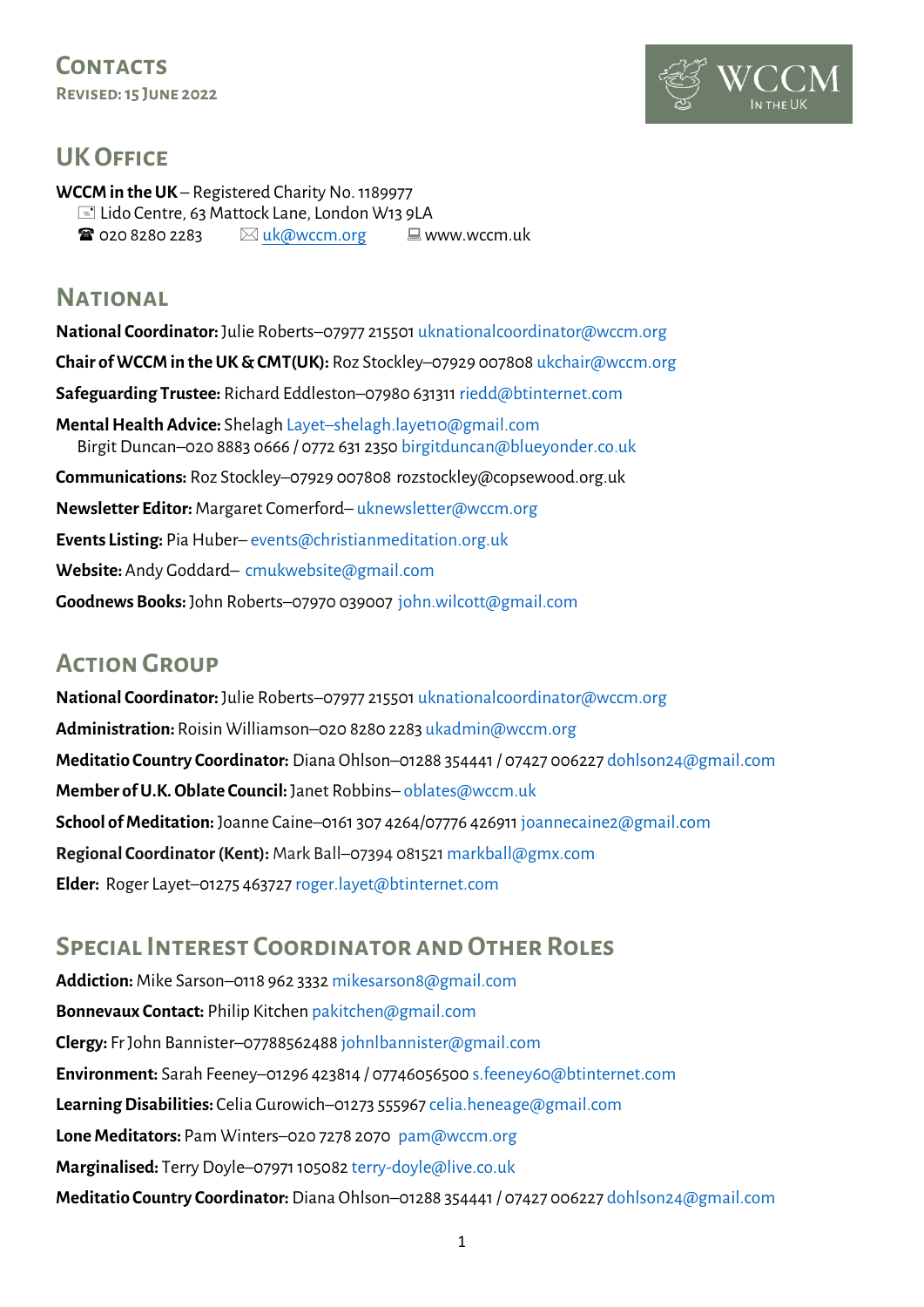

**Meditatio Centre:** Kate Middleton–020 7278 2070 [kate@wccm.org](mailto:kate@wccm.org)  **Meditation Companions:** Bob Morley–07704 41952[6 rgm1@live.co.uk](mailto:rgm1@live.co.uk) **Meditation With Children in Schools:** Contact UK Office **Oblates:** [oblates@wccm.uk](mailto:oblates@wccm.uk) **Palliative and Long-term Care:** Linda Bentick–01743 24313[2 bentickbelinda@hotmail.com](mailto:bentickbelinda@hotmail.com) **Prisons:** Geoff Waterhouse– [ukprisons@wccm.org](mailto:ukprisons@wccm.org)  **Safeguarding:** Lucy Blows–07791 64604[4 lucystepslane@gmail.com](mailto:lucystepslane@gmail.com) **School of Meditation:** Joanne Caine–0161 307 4264/07776 42691[1 joannecaine2@gmail.com](mailto:joannecaine2@gmail.com) **Online Meditation:** Julia Williamson-01252 67214[5 julia.williamson3@ntlworld.com](mailto:julia.williamson3@ntlworld.com)

## **Regional Coordinators**

**Online Meditation:** Julia Williamson–01252 67214[5 julia.williamson3@ntlworld.com](mailto:julia.williamson3@ntlworld.com)

## **Scotland**

Alex Holmes–01241 830724 / 07778 53667[7 christianmeditationscotland@gmail.com](mailto:christianmeditationscotland@gmail.com)

#### **Wales**

**South and East:** Barbara Jones–01600 77289[5 bar\\_demi@hotmail.co.uk](mailto:bar_demi@hotmail.co.uk) 

**West:** Jayne MacGregor–01437 72013[1 jaynemacgregor@yahoo.co.uk](mailto:jaynemacgregor@yahoo.co.uk)  Judith Davies–01834 45001[6 daviesjudith41@gmail.com](mailto:daviesjudith41@gmail.com) 

## **South East England**

**Berkshire, Buckinghamshire and Oxfordshire:** Contact UK Office

**Hampshire (Contact):** Kathleen Freeman–07951 89757[0 klvfreeman@aol.com](mailto:klvfreeman@aol.com) 

**Hertfordshire and Bedfordshire:** Martin Zetter–07771 97244[4 m\\_zetter@yahoo.co.uk](mailto:m_zetter@yahoo.co.uk)

**Kent:** Mark Ball–07394 08152[1 markball@gmx.com](mailto:markball@gmx.com)

**Surrey (Contact):** Contact UK Office

**Sussex:** Brian Stimpson–01273 55321[6 brianstimpson@icloud.com](mailto:brianstimpson@icloud.com)

#### **East of England**

**Cambridgeshire (Contact):** Caroline Shepherd–01223 360648 [carolineshep@gmail.com](mailto:carolineshep@gmail.com)  **Essex (Contact):** Val Hilsley–01245 47268[5 valhilsley@btinternet.com](mailto:valhilsley@btinternet.com) **Norfolk:** Contact UK Office

**Suffolk (Contact):** Margaret Comerford–01799 50158[1 margaret.comerford@btinternet.com](mailto:margaret.comerford@btinternet.com)

### **North East England**

**Newcastle and the North East:** Angela Foley– 078516 4201[5 angefoley@btinternet.com](mailto:angefoley@btinternet.com) **Yorkshire and Lincolnshire:** Carmel Cannon– [Yorkshire.christianmeditation@gmail.com](mailto:Yorkshire.christianmeditation@gmail.com)